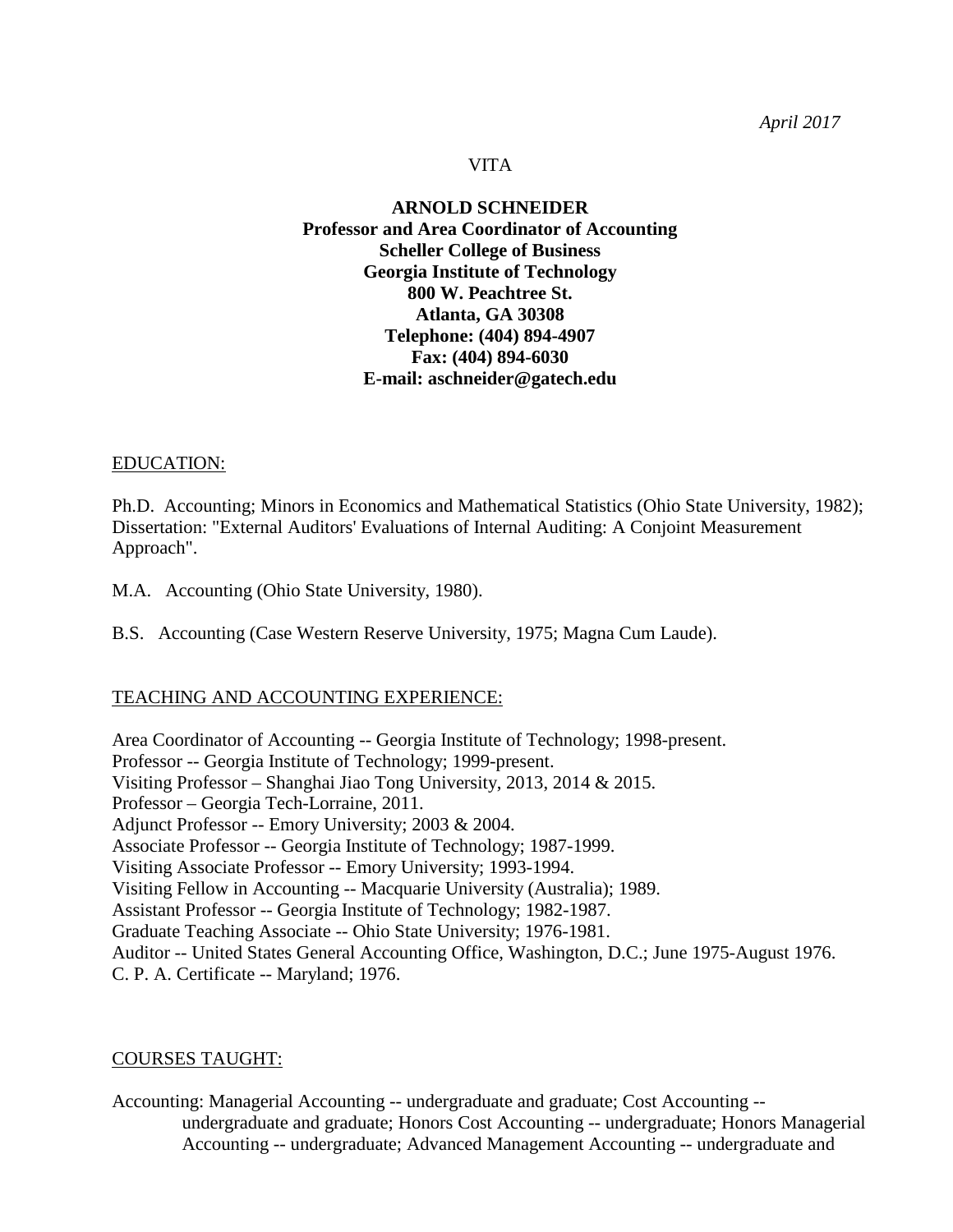graduate; Managerial Accounting Research -- Ph.D. seminar; Measuring Performance in Manufacturing -- graduate; Auditing -- undergraduate and graduate; Auditing Research -- Ph.D. seminar; Financial Accounting – undergraduate and graduate; Behavioral Accounting Research-- Ph.D. seminar; Financial & Managerial Accounting -- undergraduate and graduate; Financial Planning for Projects – graduate (Biomedical Engineering); Accounting portions of Principles of Management for Engineers—graduate (in-class and online versions).

Other: Introductory Statistics – undergraduate and graduate.

#### EDITORIAL BOARDS:

*Research in Accounting Regulation*, 2006-present. *Advances in Accounting*, 1992-present. *Behavioral Research in Accounting*, 1998-2000 and 2005-2007. *Journal of Accounting Case Research,* 2003-2006. *International Journal of Applied Quality Management,* 1996-1998. *Accounting Review,* 1992-1997. *Southwest Business Review*, 1991-1992. *Issues in Accounting Education*, 1988-1991.

### REVIEWER FOR JOURNALS:

*Accounting Horizons Auditing: A Journal of Practice and Theory Contemporary Accounting Research Decision Sciences IEEE Transactions on Engineering Management International Journal of Auditing Journal of Accounting Education Journal of Accounting and Public Policy Journal of Accounting Research Journal of Managerial Issues Managerial Auditing Journal Organizational Behavior and Human Decision Performance*

#### JOURNAL ARTICLES:

Schneider, A., " Is Commercial Lending Affected by Knowledge of Auditor Switches from Big 4 Firms to Regional Firms?", Accounting Research Journal (forthcoming).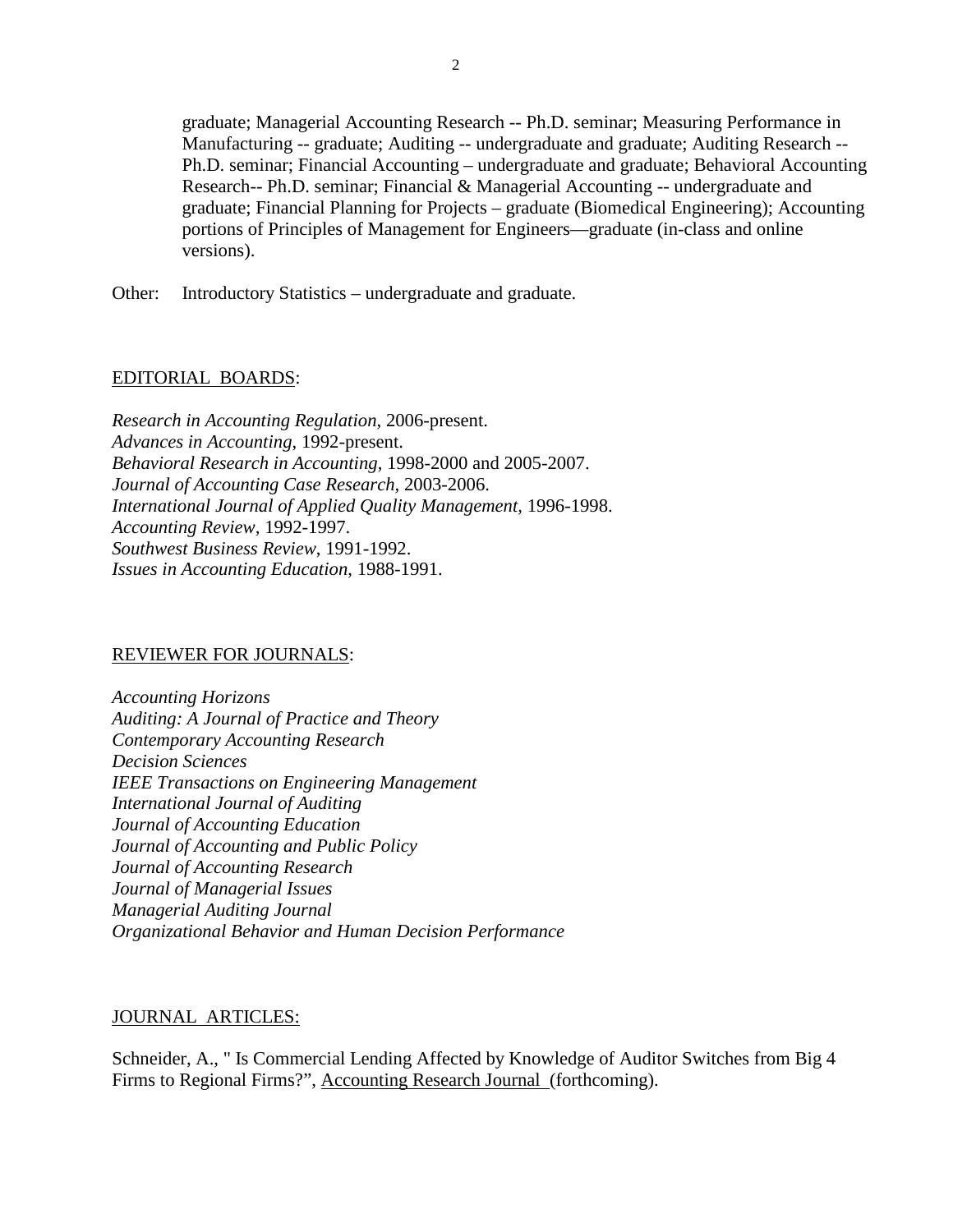Church, B.K. and A. Schneider, "The Impact of Section 302 and 404(b) Internal Control Disclosures on Prospective Investors' Judgments and Decisions: An Experimental Study," International Journal of Auditing (2016).

Schneider, A., "An Experiment to Assess the Effect on Investing of Switching Auditors from Big 4 Firms to Regional Firms," Academy of Accounting and Financial Studies Journal (2015).

Schneider, A., "Does Information About Auditor Switches Affect Investing Decisions?", Research in Accounting Regulation (2015).

Holland, R.G., A. Schneider, and J.R. Hasselback, "Issues Influencing Accounting Faculty to Remain at their Schools," Journal of Contemporary Issues in Business Research (2015).

Schneider, A., "The Effect of Auditor Dismissals and Resignations on Commercial Lending Decisions," Advances in Accounting Behavioral Research (2013).

Schneider, A., "Internal Auditing and Real Earnings Management," Journal of Contemporary Issues in Business Research (July 2013).

Schneider, A., "Is Investment Decision-Making Influenced by Perceptions Relating to Auditors' Client Dependence and Amount of Audit Fees?", Advances in Accounting (June 2011).

Schneider, A., "Analysis of Professional Standards and Research Findings to Develop Decision Aids for Reliance on Internal Auditing," Research in Accounting Regulation (2010).

Greenberg, R. and A. Schneider, "Job Order Costing: A Simulation and Vehicle for Conceptual Discussion," Academy of Educational Leadership Journal (2010).

Schneider, A., "Assessment of Internal Auditing by Audit Committees," Academy of Accounting and Financial Studies Journal (March 2010).

Schneider, A., "Do Client Dependence and Amount of Audit Fees Affect Lending Decisions?", Managerial Auditing Journal (2010).

Schneider, A., "Determining If There Are Any Effects of Incentive Compensation and Stock Ownership on Internal Audit Procedures," International Journal of Auditing (March 2010).

Schneider, A., A.A. Gramling, D.R. Hermanson, and Zhongxia (Shelly) Ye, "A Review of Academic Literature on Internal Control Reporting Under SOX", Journal of Accounting Literature (2009).

Schneider, A., "Does the Expectation of Finding Deficiencies Impact Internal Audit Work?", Journal of Applied Accounting Research (2009).

Schneider, A., "Auditors' Internal Control Opinions: Do They Influence Judgments About Investments?", Managerial Auditing Journal (2009).

Schneider, A., "The Nature, Impact and Facilitation of External Auditor Reliance on Internal Auditing," Academy of Accounting and Financial Studies Journal (2009).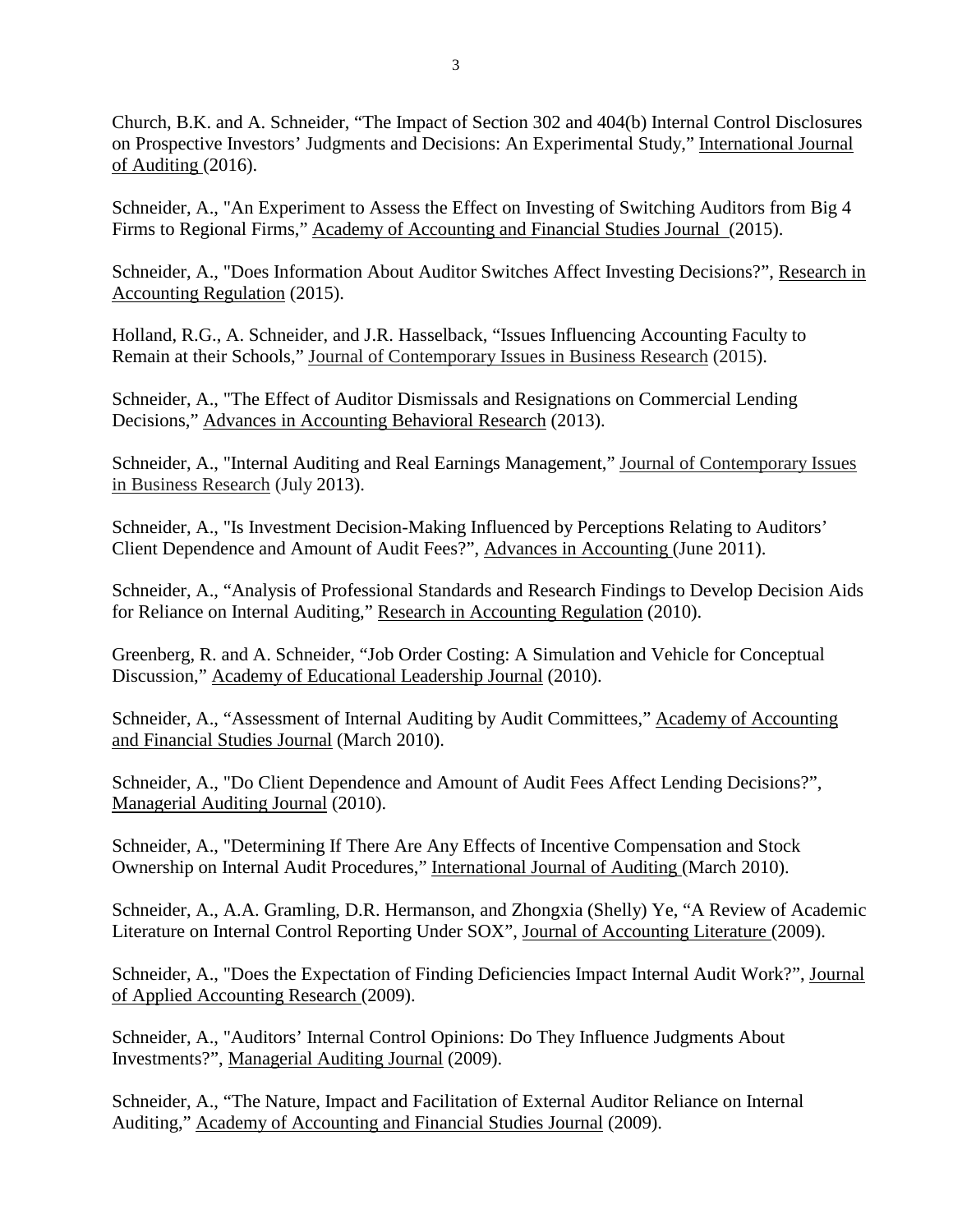Schneider, A., "Informing the Audit Committee: Information and Reports Provided by Internal Audit," Internal Auditing (March/April 2009).

Schneider, A., "Internal Audit Issues Facing Corporate Audit Committees," Journal of Applied Business Research (March/April 2009).

Schneider, A., "The Roles of Internal Audit in Complying with the Sarbanes-Oxley Act," International Journal of Disclosure & Governance (February 2009).

Schneider, A., "Outsourcing Internal Auditing," Internal Auditing (November/December 2008).

Schneider, A., "The Relationship Between Internal Audit and Corporate Management," Internal Auditing (September/October 2008).

Schneider, A., "Summit Enterprises," [Journal of the International Academy for Case Studies \(](http://www.alliedacademies.org/case/index.html)2008).

Schneider, A. and B.K. Church, "The Effects of Auditors' Internal Control Opinions on Loan Decisions," Journal of Accounting and Public Policy (2008).

Ackert, L., B.K. Church, and A. Schneider, "Provision of Non-Audit Services and Individuals' Investment Decisions: Experimental Evidence," Research in Accounting Regulation (2008).

Schneider, A. and W.F. Messier, "Engagement Quality Review: Insights from the Academic Literature," Managerial Auditing Journal (2007).

Schneider, A., B.K. Church, and K.M. Ely, "Non-Audit Services and Auditor Independence: A Review of Literature," Journal of Accounting Literature (2006).

Schneider, A., "JEA Laboratory," [Journal of the International Academy for Case Studies \(](http://www.alliedacademies.org/case/index.html)2006).

Ackert, L., B.K. Church, and A. Schneider, "Auditor Reputation and Individuals' Investment Decisions," Research on Professional Responsibility and Ethics in Accounting (2006).

Schneider, A., "Right on Target," Journal of Accounting Case Research (Spring 2006).

Schneider, A., "Sports Management Training Institute," Journal of Accounting Case Research (Summer 2005).

Schneider, A., "Kort Auto Museum," Journal of Accounting Case Research (Summer 2005).

Schneider, A., "Greenfield Hills Apartments: Activity Based Costing in a Service Setting," Journal of Applied Management Accounting Research (Winter 2005).

Gramling, A.A., M.J. Maletta, A. Schneider, and B.K. Church, "The Role of the Internal Audit Function in Corporate Governance: A Synthesis of the Extant Internal Auditing Literature and Directions for Future Research," Journal of Accounting Literature (2004).

Schneider, A., "Ethical Decision Making on Various Managerial Accounting Issues," Journal of Applied Management Accounting Research (Summer 2004).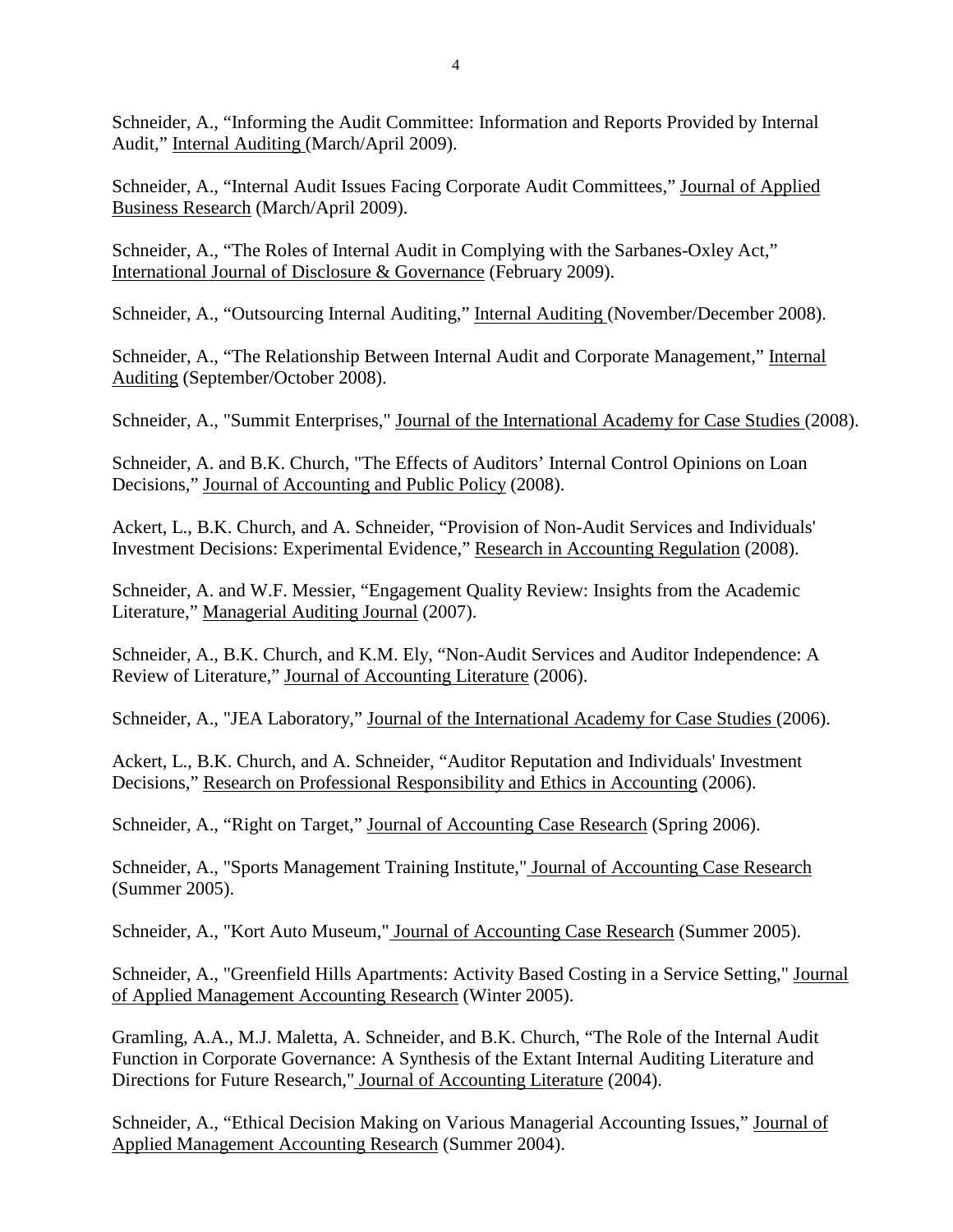Schneider, A., "Vistavia Warehousing," Global Perspectives in Accounting Education (2004).

Schneider, A. and J. T. Large, "Kelsey Hospital," Global Perspectives in Accounting Education (2004).

Schneider, A. and L. Tracy, "International Lodging of America," The Journal of 21<sup>st</sup> Century Accounting (Summer 2003).

Schneider, A., "An Examination of Whether Incentive Compensation and Stock Ownership Affect Internal Auditor Objectivity," Journal of Managerial Issues (Winter 2003).

Schneider, A., B.K. Church, and R.J. Ramsay, "Concurring Partner Review: Does Involvement in Audit Planning Affect Objectivity?," Research in Accounting Regulation (2003).

Schneider, A., "Greenbelt Athletic Club," Journal of Accounting Case Research (Fall 2003).

Schneider, A., "Toco Hills University," Journal of Accounting Case Research (Fall 2002).

Church, B.K., J. J. McMillan, and A. Schneider, "Factors Affecting Internal Auditors' Consideration of Fraudulent Financial Reporting During Analytical Procedures," Auditing: A Journal of Practice & Theory (March 2001).

Schneider, A. and R.J. Ramsay, "Assessing the Value Added by Peer and Quality Reviews of CPA Firms," Research in Accounting Regulation (2000).

Church, B.K., J. J. McMillan, and A. Schneider, "The Effect of Risk Factors and Decision Frame on Internal Auditors' Consideration of Fraud Explanations," Advances in Accounting (1998).

Hwang, H. and A. Schneider, "A Study of Characteristics Related to Public Accountants' Professional Conduct", Research in Accounting Regulation (1996).

Schneider, A., "Incidence of Accounting Irregularities: An Experiment to Compare Audit, Review and Compilation Services," Journal of Accounting and Public Policy (Winter 1995).

Church, B.K. and A. Schneider, "Internal Auditors' Memory for Financial Statement Errors," Behavioral Research in Accounting (1995).

Schneider, A., "How to Include Earnings-Based Bonuses in Cost-Volume-Profit Analysis," Journal of Managerial Issues (Summer 1994).

Church, B.K. and A. Schneider, "A Comparison of Internal Control and Audit Judgments Between U.S. and Australian Internal Auditors", Advances in International Accounting (1994).

Church, B.K. and A. Schneider, "Auditor Objectivity: The Effect of Prior Involvement in Audit Program Design", Accounting and Finance (November 1993).

Church, B.K. and A. Schneider, "Auditors' Generation of Diagnostic Hypotheses in Response to a Superior's Suggestion: Interference Effects", Contemporary Accounting Research (Fall 1993).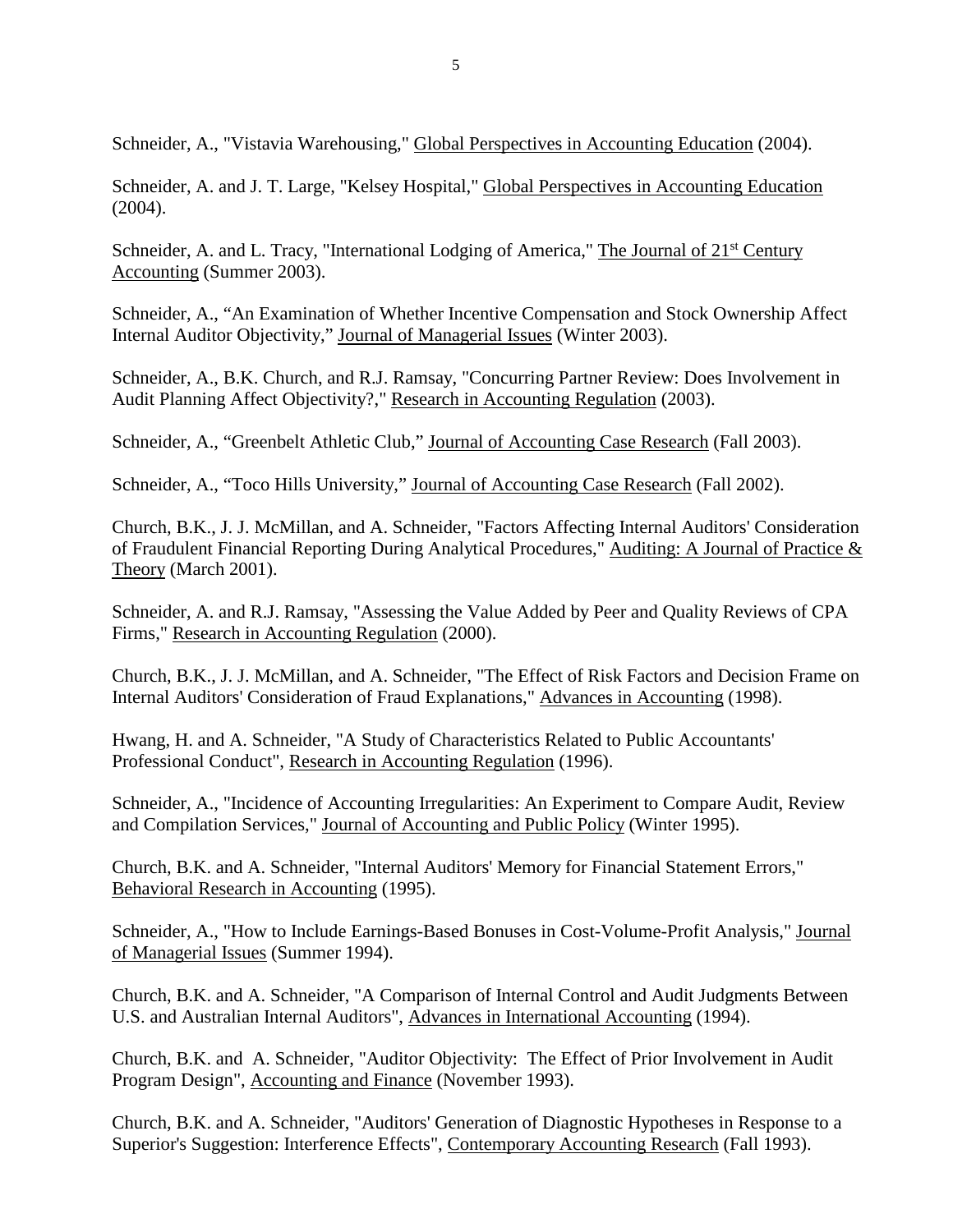Church, B.K. and A. Schneider, "Internal Auditor Involvement in Internal Control System Design: Is Objectivity Impaired?", Journal of Applied Business Research (Fall 1992).

Schneider, A., "Cost-Volume-Profit Models Containing Earnings-Based Bonus Expenses," Accounting Enquiries (August 1992).

Schneider, A. and N.A. Wilner, "Evidence of Auditing as a Deterrent to Financial Reporting Irregularities", Mid-American Journal of Business (Spring 1992).

Church, B.K. and A. Schneider, "Maintaining Objectivity Despite Conflicting Duties", Internal Auditing (Fall 1991).

Harwood, G. B., J. L. Pate, and A. Schneider, "Budgeting Decisions as a Function of Framing: An Application of Prospect Theory's Reflection Effect", Management Accounting Research (September 1991).

Schneider, A. and N.A. Wilner, "Irregularities: The Deterrent Impact of Internal Auditing vs. External Auditing", Internal Auditing (Spring 1991).

Schneider, A. and N.A. Wilner, "A Test of Auditor Deterrent to Financial Reporting Irregularities Using the Randomized Response Technique", Accounting Review (July 1990).

Schneider, A. and R. G. Jeroslow, "Joint Product Cost Allocation in the Context of Cost-Plus Pricing Determinations with Non-Uniform Markups", Decision Sciences (Spring 1988).

Messier, W. F. , and A. Schneider, "A Hierarchical Approach to the External Auditor's Evaluation of the Internal Audit Function," Contemporary Accounting Research (Spring 1988).

Mulford, C.W. and A. Schneider, "An Empirical Study of Structural and Controllable Factors Affecting Faculty Evaluations", Advances in Accounting (1988).

Schneider, A., "Pricing and Indirect Cost Allocation -- A Note", Accounting and Finance (May 1987).

Schneider, A., "Indirect Cost Allocations and Cost-Plus Pricing Formulas", Journal of Cost Analysis, (Fall 1986).

Schneider, A., "The Other Side of Objectivity in Operational Auditing," CMA (July-August 1986).

Schneider, A., "Simultaneous Determination of Cost Allocations and Cost-Plus Prices for Joint Products," Journal of Business Finance & Accounting (Summer 1986).

Schneider, A., "The Effect of Internal Auditing on External Audit Work," Journal of Cost Analysis (Spring 1986).

Schneider, A., "The Reliance of External Auditors on the Internal Audit Function," Journal of Accounting Research (Autumn 1985).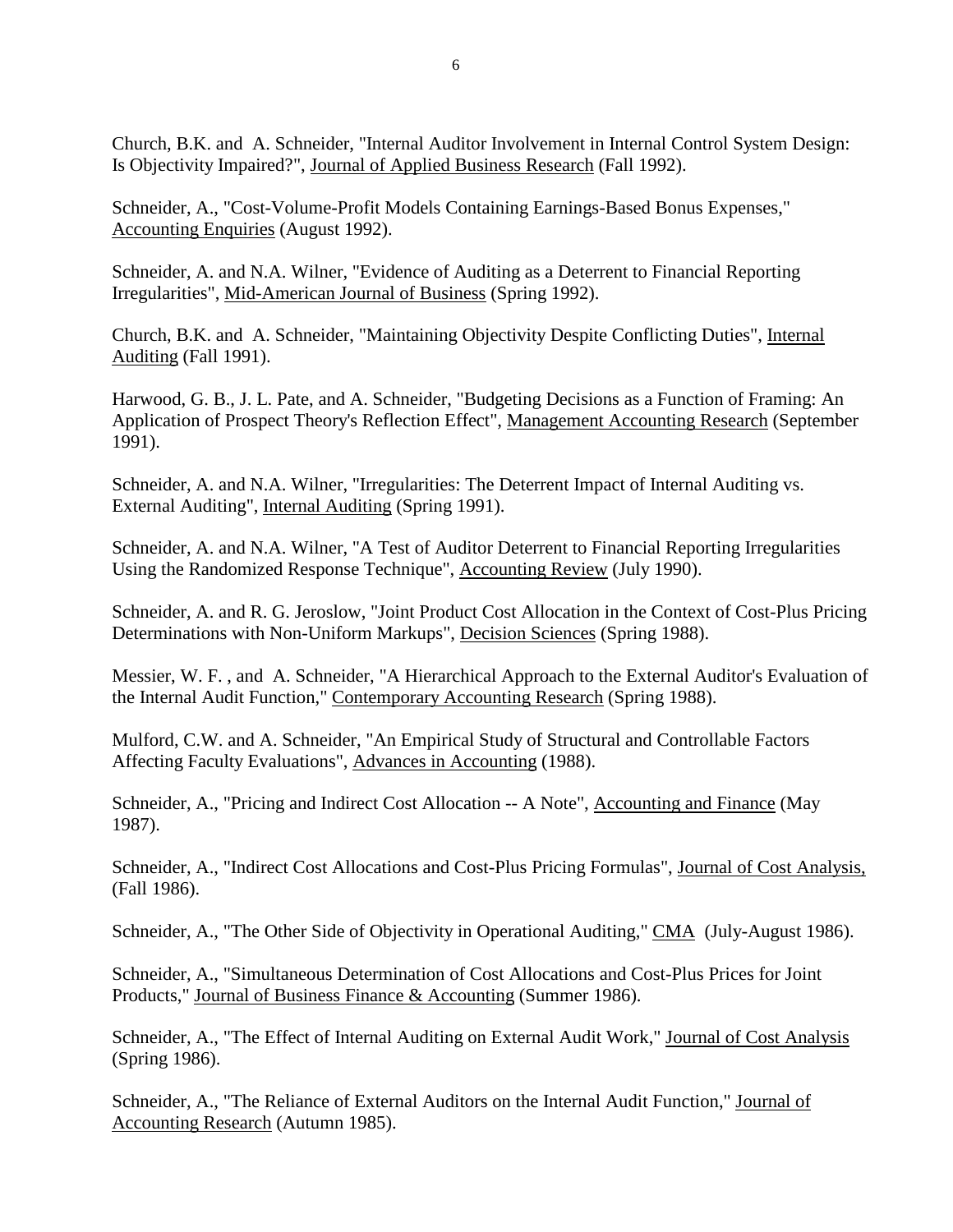Schneider, A., "Consensus Among Auditors in Evaluating the Internal Audit Function," Accounting and Business Research, (Autumn 1985).

Schneider, A., "Cost-Plus Pricing When Joint Costs Are Present", Omega: The International Journal of Management Science, Vol. 13, No. 6 (1985)

Schneider, A., "External Auditors' Assessments of Internal Auditors' Competence, Objectivity, and Work," Akron Business and Economic Review (Autumn 1985).

Schneider, A., "How External Auditors Evaluate Internal Audit Strength," Internal Auditing (Fall 1985).

Schneider, A., "Modeling External Auditors' Evaluations of Internal Auditing," Journal of Accounting Research (Autumn 1984).

Schneider, A., "How External Auditors View Internal Auditing," Ohio CPA Journal (Spring 1984).

# BOOKS AND BOOK CHAPTERS:

Epstein, L. and A. Schneider, Accounting for Healthcare Professionals, Bridgepoint Education, San Diego, California: 2014.

Schneider, A., "Activity-Based Costing and Activity-Based Management", in Corporate Controller's Manual, Thomson Reuters, 2012.

Schneider, A. Illustrative Financial Statement Extracts, Kendall/Hunt Publishing Company, Dubuque, Iowa: 2007 and 2009.

Schneider, A., Managerial Accounting: Decision-Making for the Service and Manufacturing Sectors, Bridgepoint Education, San Diego, California: 2012.

Schneider, A., Managerial Accounting: Manufacturing and Service Applications, Cengage Learning, Mason, Ohio: 2009.

Schneider, A. and H. Sollenberger, Managerial Accounting: Manufacturing and Service Applications, Thomson Publishing Company, Mason, Ohio: 2000, 2002, 2003, and 2006.

Sollenberger, H. and A. Schneider, Managerial Accounting, Cincinnati: South-Western Publishing Company, 1996.

### WORKING PAPERS:

Gramling, A.A., A. Schneider, and L.S. Bhaskar, "Do Consulting Services Performed by Internal Auditors Influence Their Subsequent Assessments When Performing Assurance Services?" 2017.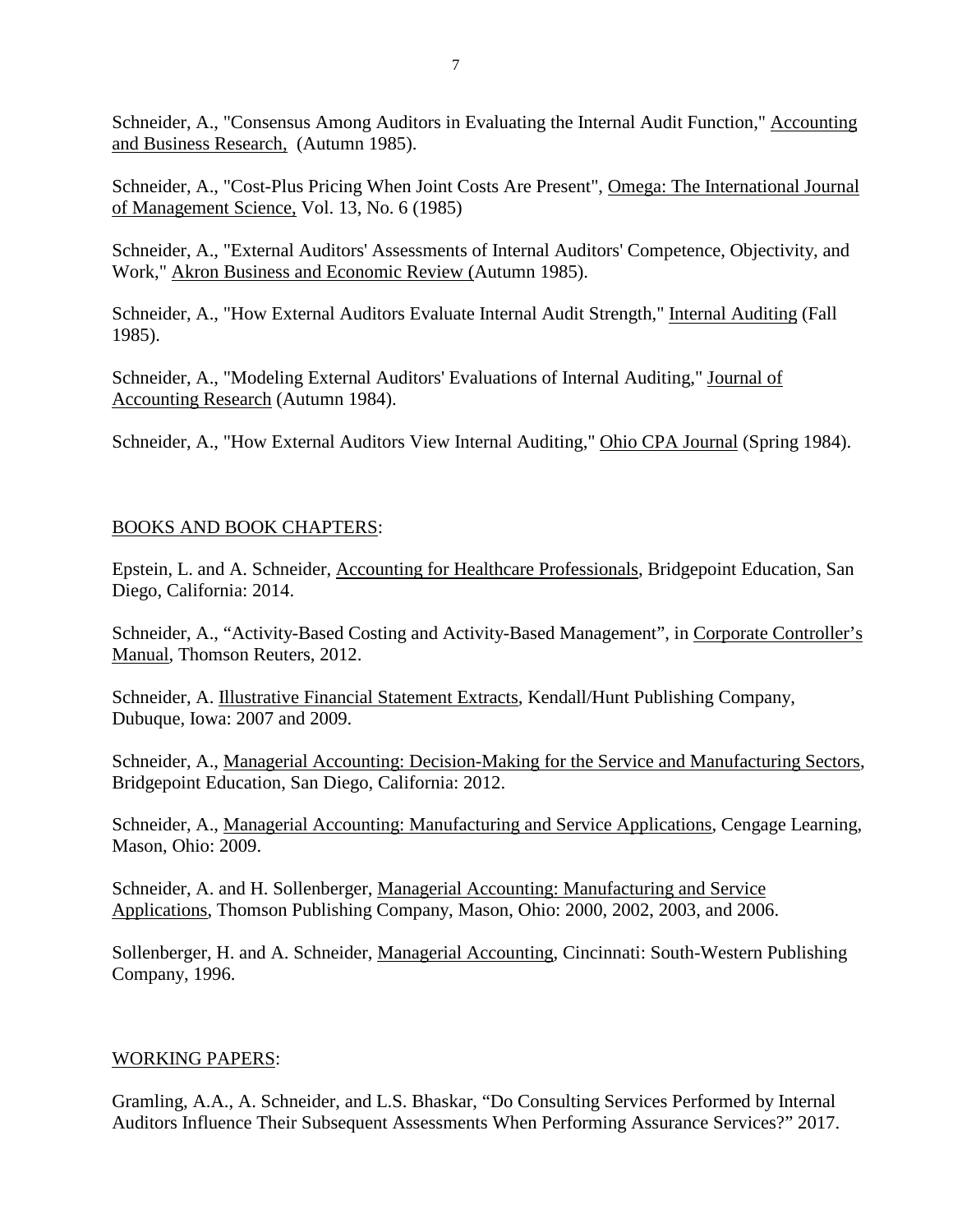Gramling, A.A. and A. Schneider, "Effects of Influence over the Internal Audit Function and Type of Internal Control Deficiency on Internal Control Evaluations," 2016.

Schneider, A., "Financial Expertise on Audit Committees of Loan Applicants: A Research Note to Test the Effects on Lending Decisions," 2017.

Schneider, A., "When Replacing an Audit Committee Member, Does Financial Expertise Matter to Investors?", 2017.

### RESEARCH IN PROGRESS:

Schneider, A., "Studies on the Impact of Accounting Information and Assurance on Bankers' Judgments."

Schneider, A., "Does Level of CPA Firm Assurance Affect Investing Decisions?"

Schneider, A., "Are Lending Decisions Influenced by Knowledge about a Loan Applicant's Internal Auditing?"

### PAPER PRESENTATIONS:

Schneider, A., "Financial Expertise on Audit Committees of Loan Applicants: An Experiment to Test the Effects on Lending Decisions," presented at the Conference of the Society for Global Business and Economic Development, 2016 and at the Las Vegas Global Conference on Business & Finance, 2017.

Schneider, A., "When Replacing an Audit Committee Member, Does Financial Expertise Matter to Investors?", presented at the Costa Rica Global Conference on Business & Finance, 2016.

Schneider, A., "An Experiment to Assess the Effect of Switching Auditors from Big Four Firms to Regional Firms," presented at the Intellectbase International Consortium Academic Conference, 2014, and at Midwest Decision Sciences Institute Conference, 2015.

Schneider, A., "Does Information About Auditor Switches Affect Investing Decisions?", presented at the American Accounting Association Midwest Regional Meeting, 2013, and at Institute of Strategic and International Studies-Key West International Multidisciplinary Academic Conference, 2014.

Church, B.K. and A. Schneider, "The Impact of Section 302 and 404(b) Internal Control Disclosures on Prospective Investors' Judgments and Decisions: An Experimental Study," presented at the Las Vegas International Academic Conference, 2012.

Schneider, A., "The Effect of Internal Audit on Real Earnings Management," presented at the American Accounting Association Southeast Regional Meeting, 2011.

Schneider, A., "Auditors' Internal Control Opinions: Do They Influence Judgments About Investments?", presented at University of Haifa (Israel), 2008.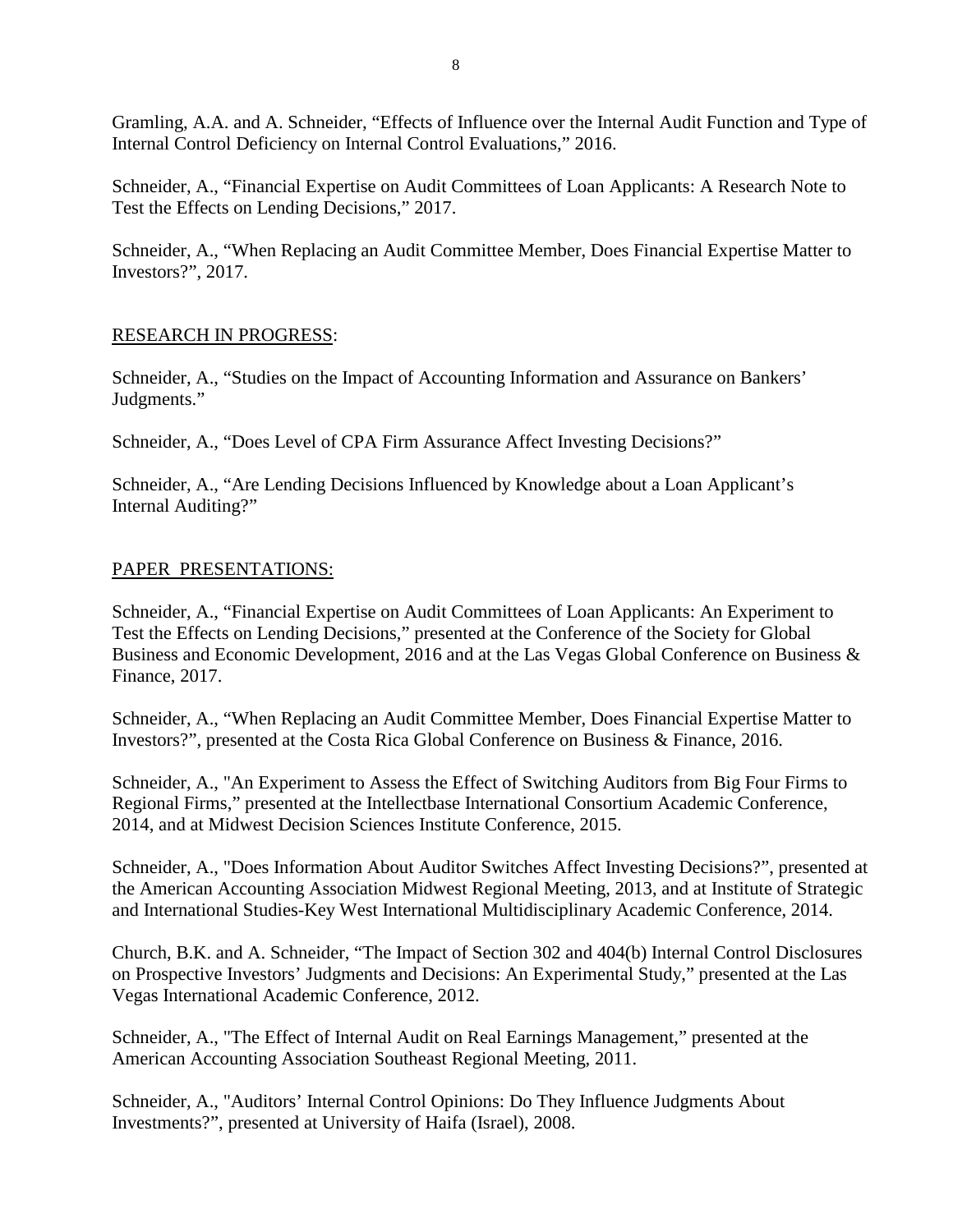Church, B.K., J. J. McMillan, and A. Schneider, "Agency Relationships and Internal Auditors' Consideration of Fraud," presented at the Southeast Summer Accounting Research Colloquium, 1997, and at the American Accounting Association Annual Meeting, 1998.

Church, B.K., J. J. McMillan, and A. Schneider, "Internal Auditors' Consideration of Corporate Irregularities: An Investigation of the Effects of Different Contextual Factors," presented at the American Accounting Association Southeast Regional Meeting, 1995, and at the American Accounting Association Annual Meeting, 1995.

Schneider, A., "Incidence of Accounting Irregularities: An Experiment to Compare Audit, Review and Compilation Services," presented at the American Accounting Association Annual Meeting, 1993.

Church, B.K. and A. Schneider, "The Effect that a Superior's Suggestion Has on Auditors' Abilities to Generate Diagnostic Hypotheses", presented at the American Accounting Association Annual Meeting, 1990.

Church, B.K. and A. Schneider, "The Effect on Objectivity in Information Search Resulting from Involvement in Audit Program Design", presented at Macquarie University (Australia), 1989, at University of South Florida, 1990, at Memphis State University, 1991, at the Georgia Summer Accounting Research Colloquium, 1991, at University of Dayton, 1991, and at University of Illinois-Chicago, 1992.

Church, B.K. and A. Schneider, "Internal Auditor Involvement in Internal Control System Design: Is Objectivity Impaired?", presented at University of New South Wales (Australia), 1989, and at Monash University (Australia), 1989.

Harwood, G., J. Pate and A. Schneider, "Framing Bias in Business Decision Making: Some Preliminary Evidence", presented at the American Accounting Association Southeast Regional Meeting, 1988.

Mulford, C.W. and A. Schneider, "Determinants of Student Evaluations of Faculty: A Study of Controllable Factors", presented at the American Accounting Association Annual Meeting, 1986.

Schneider, A. and C.W. Mulford, "An Empirical Study of Structural Factors Affecting Faculty Evaluations", presented at the American Accounting Association Annual Meeting, 1986.

Messier, W.F. and A. Schneider, "A Hierarchical Approach to the External Auditor's Evaluation of the Internal Auditing Function", presented at Indiana University, 1985.

Schneider, A. and R. G. Jeroslow, "Allocation of Joint Product Costs for Cost-Based Pricing Decisions", presented at the American Accounting Association Annual Meeting, 1985.

Schneider, A., "External Auditors' Assessments of Internal Auditors' Competence, Objectivity, and Work," presented at the American Accounting Association Annual Meeting, 1983.

### INVITED PRESENTATIONS: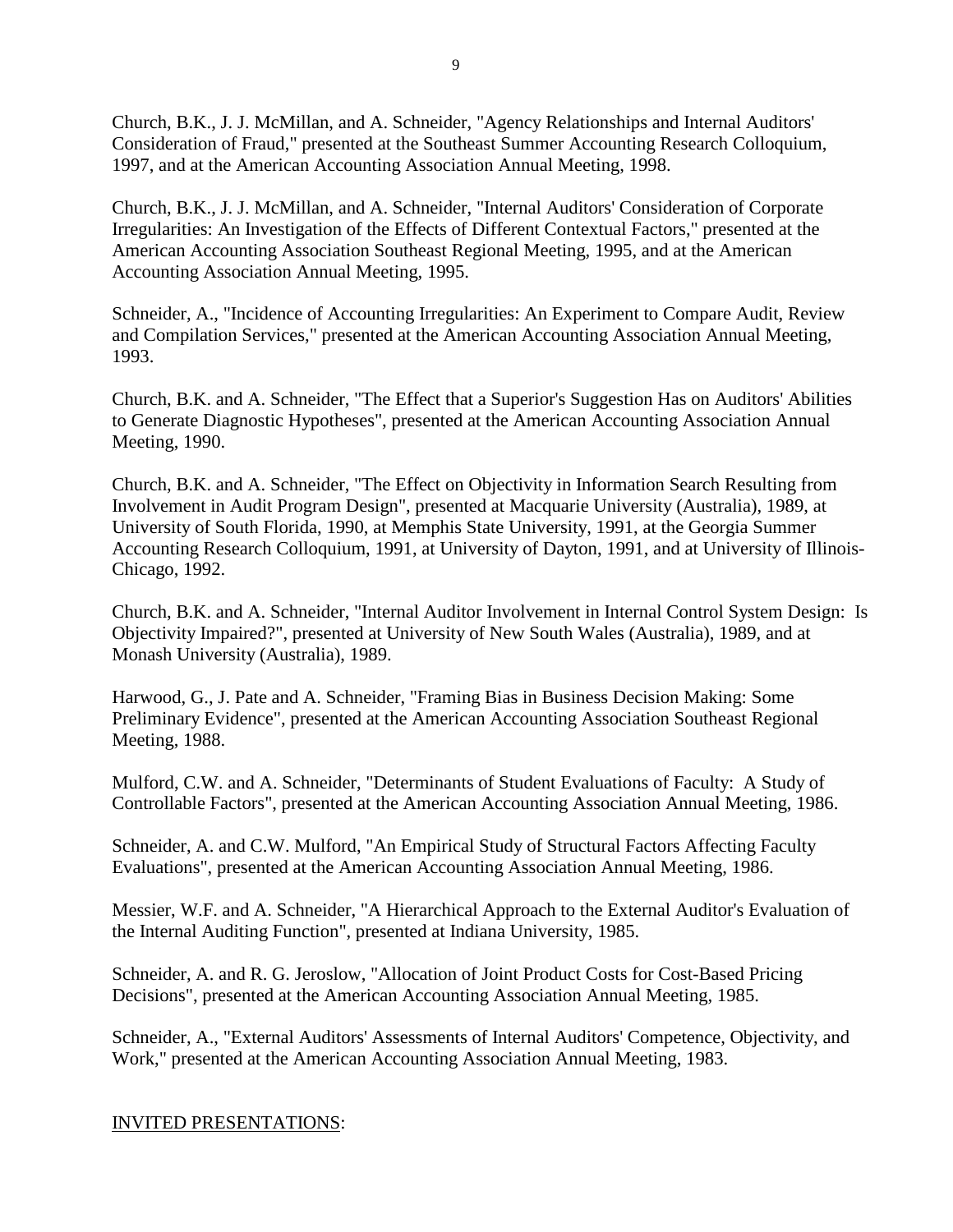Schneider, A., "Basics to Publish in U.S. Ranked Journals" presented at ICN Business School, Nancy, France, June 2011.

Siegel, G., N. Holter, T. Skantz, and A. Schneider, "Implementing Activity-Based Costing in Healthcare: Implications for Research, Teaching, and Policy", presented to the American Accounting Association Southeast Regional Meeting, Savannah, April 2000.

Siegel, G., G. Kaciuba, A. Schneider, J. Kosske, and B. Ferguson, "Activity-Based Costing in Healthcare: Ethical Issues and Implications for Social Policy", presented to the Decision Sciences Institute Annual Meeting, New Orleans, November 1999.

Schneider, A., "The Benefits of Activity-Based Costing" presented to Atlanta Chapter of Georgia Society of CPAs, Atlanta, November 1999.

Schneider, A., "Findings from Research and Case Studies on Target Costing", presented at Activity-Based Pricing Strategies Conference, Chicago, June 1995.

Schneider, A., "Teaching Managerial Accounting in a Service-Oriented Economy", Innovative Approaches in Accounting Instruction seminars, Atlanta, February 1995 and Memphis, October 1995.

Schneider, A., "Issues for Current Behavioral Research in Auditing", 1991 Proceedings of the Decision Sciences Institute, Miami Beach, pp. 23-5, November 1991.

Schneider, A., "Internal Auditing Today: A Perspective from the U.S." presented to The Institute of Internal Auditors, Victorian Branch, Melbourne, Australia, September 1989.

Harwood, G., J. Pate and A. Schneider, "Framing Bias in Business Decision Making: Some Preliminary Evidence", presented at the American Accounting Association Southeast Doctoral Consortium, Knoxville, April 1988.

### DISCUSSANT PRESENTATIONS:

American Accounting Association Annual Meeting, Honolulu, August 2003.

American Accounting Association Annual Meeting, San Antonio, August 2002.

ABO Research Conference, Chicago, October 2000.

American Accounting Association Annual Meeting, San Diego, August 1999.

American Accounting Association Southeast Regional Meeting, Atlanta, April l999.

ABO Research Conference, Las Vegas, June 1996.

### BOOK REVIEWS: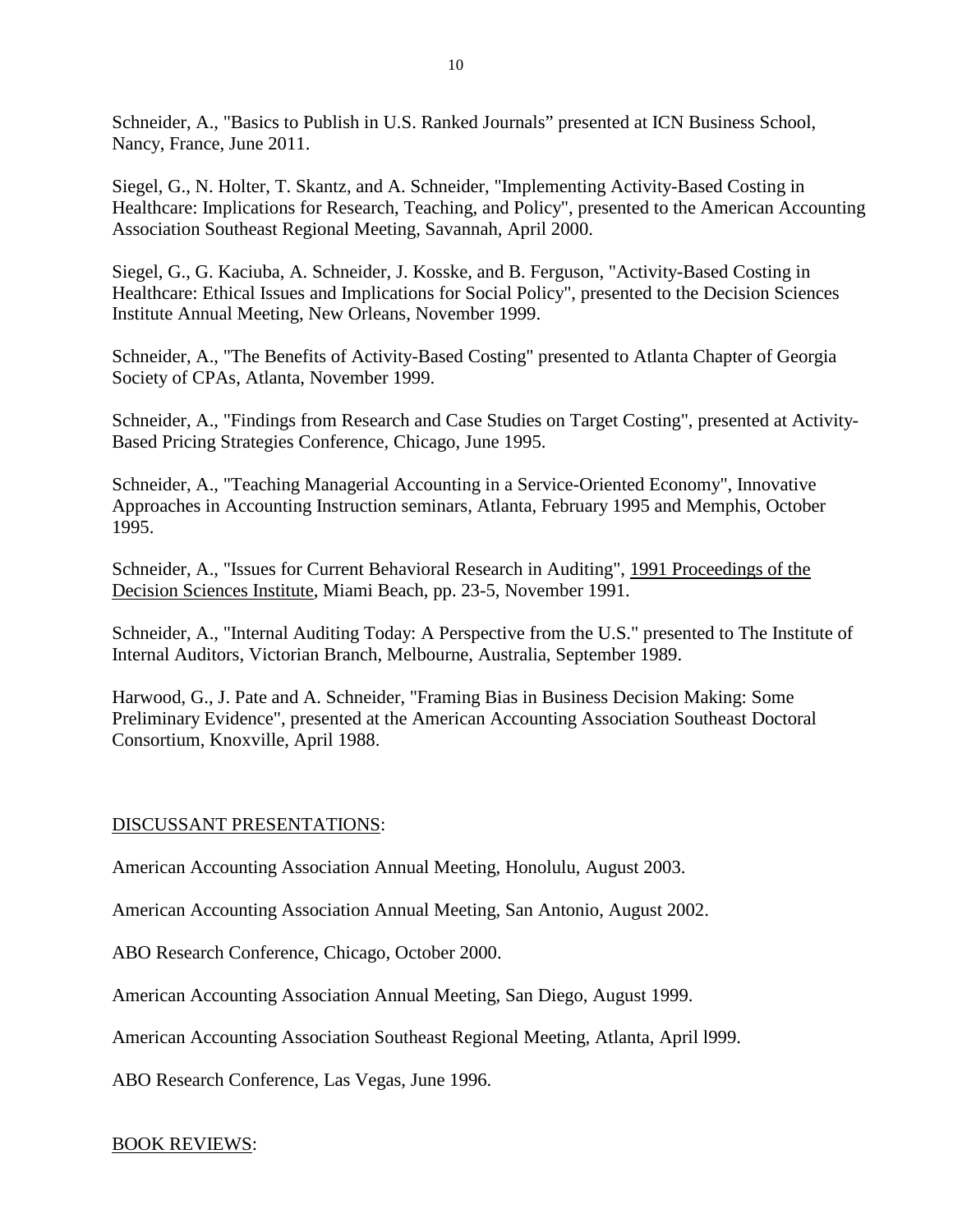Flesher, D., "The Institute of Internal Auditors: 50 Years of Progress through Sharing", reviewed in: Accounting Review (April 1992).

Kwok, B.K.B., "Accounting Irregularities in Financial Statements: A Definitive Guide for Litigators, Auditors and Fraud Investigators", reviewed in: International Journal of Accounting (December 2006).

# HONORS:

Selection of article that appeared in Journal of Accounting Literature (2004) for inclusion in Corporate Governance and Financial Reporting, published by Sage Publications (2007).

Selection as team leader for Engagement Quality Review project in Research Synthesis Program of Public Company Accounting Oversight Board (2005).

Selection of article that appeared in Journal of Accounting & Public Policy (Winter 1995) for Citation of Excellence by ANBAR Electronic Intelligence (1997).

Selection of article that appeared in Journal of Accounting Research (Autumn 1984) and article that appeared in Contemporary Accounting Research (Spring 1988) for inclusion in The International Library of Management (1995).

New Faculty Consortium Group Leader (American Accounting Association, 1991 and 1994).

Young Investigator Award (Georgia Tech, College of Management, l986).

Doctoral Dissertation Fellowship (Ernst & Whinney, 1980-1981).

Doctoral Consortium Fellow (American Accounting Association, 1980).

Richard T. Baker Award (Ohio State University, 1980).

University Teaching Award Nomination (Ohio State University, 1979).

Arthur Andersen Award (Ohio State University, 1978).

### ORGANIZATIONS:

Senior Vice President, Academic Organization for Advancement of Strategic and International Studies, 2015-present.

Academic Board Member, Academic Organization for Advancement of Strategic and International Studies, 2014.

Member, Georgia Tech Executive Board, 2003-6.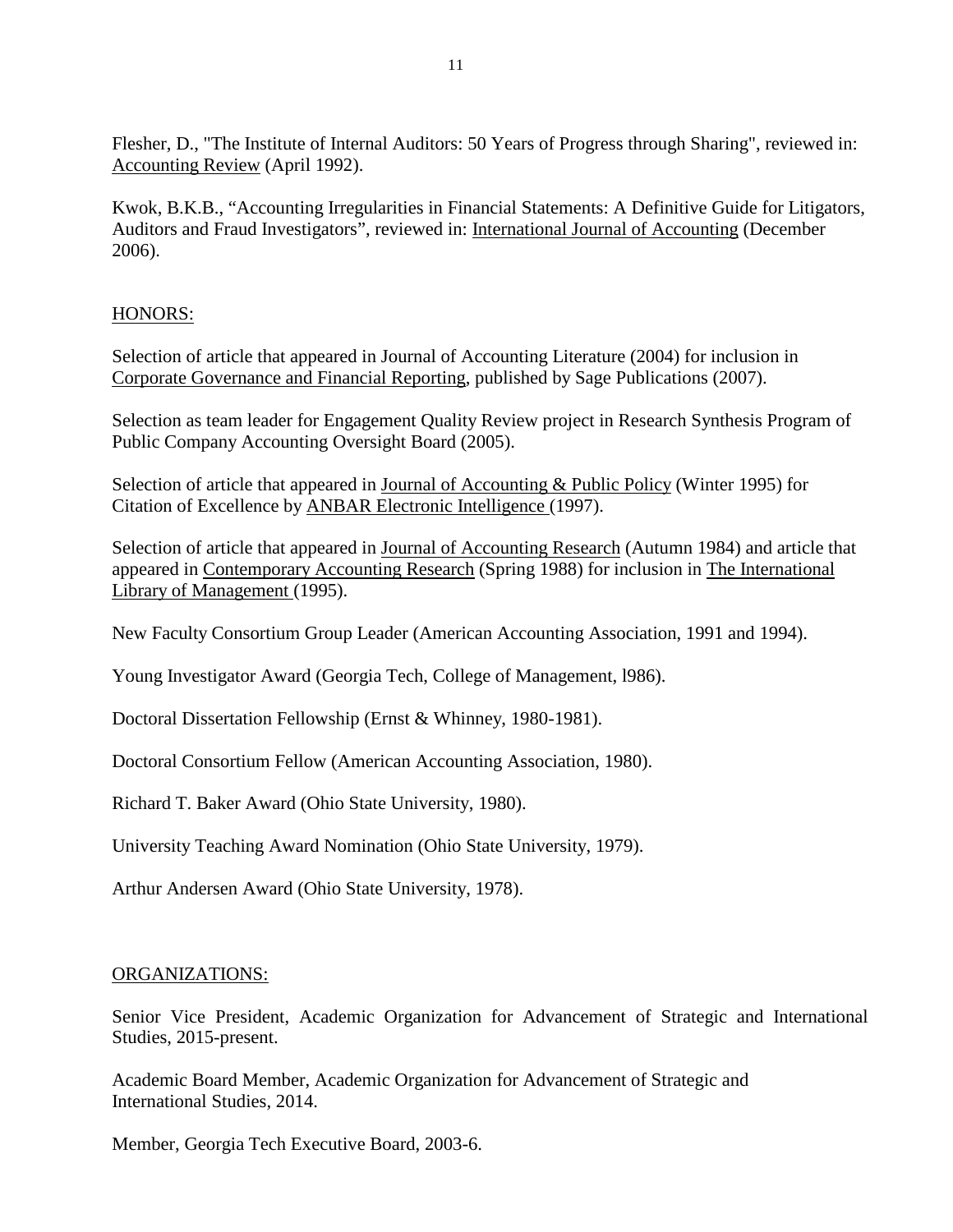Member, Georgia Tech General Faculty Assembly & Academic Senate, 2000-03; 2013-16.

Faculty Advisor, Georgia Tech Honorary Accounting Organization, 1997-2001.

Member, American Accounting Association, 1979-present.

Member, Canadian Academic Accounting Association, 1993-4.

Southeast Regional Chairperson, Auditing Section of American Accounting Association, 1992-3.

Member, Decision Sciences Institute, 1991-2 & 1999-2000.

Member, Accounting Association of Australia and New Zealand, 1989-90; 1993-4; 2000.

#### COMMITTEES:

Member, RP&T Technical Review Committee for Jeff Hales (Scheller College of Business), Georgia Tech, 2015.

Conference Chair, 2015 Academic Oasis/IAABR – Key West International Multidisciplinary Academic Conference.

Member, RP&T Technical Review Committee for Shankar Venkataraman (Scheller College of Business), Georgia Tech, 2014.

Member, Ph.D. Thesis Advisory Committee for Lori Shefchik (Scheller College of Business), Georgia Tech, 2013-14.

Chairman, Ph.D. Examination Committee for Di Yang (Scheller College of Business), Georgia Tech, 2014.

Member, Scheller College of Business MBA Committee, Georgia Tech, 2012-13.

Member, Institute Nominating Committee, Georgia Tech, 2012.

Member, Search Committee for Director of Undergraduate Programs (College of Management), Georgia Tech, 2012.

Chairman, Student Grievance and Appeal Committee, Georgia Tech, 2011-15.

Member, Student Grievance and Appeal Committee, Georgia Tech, 2007-11.

Chairman, Ph.D. Examination Committee for Joseph Johnson and Melissa Carlisle (College of Management), Georgia Tech, 2012.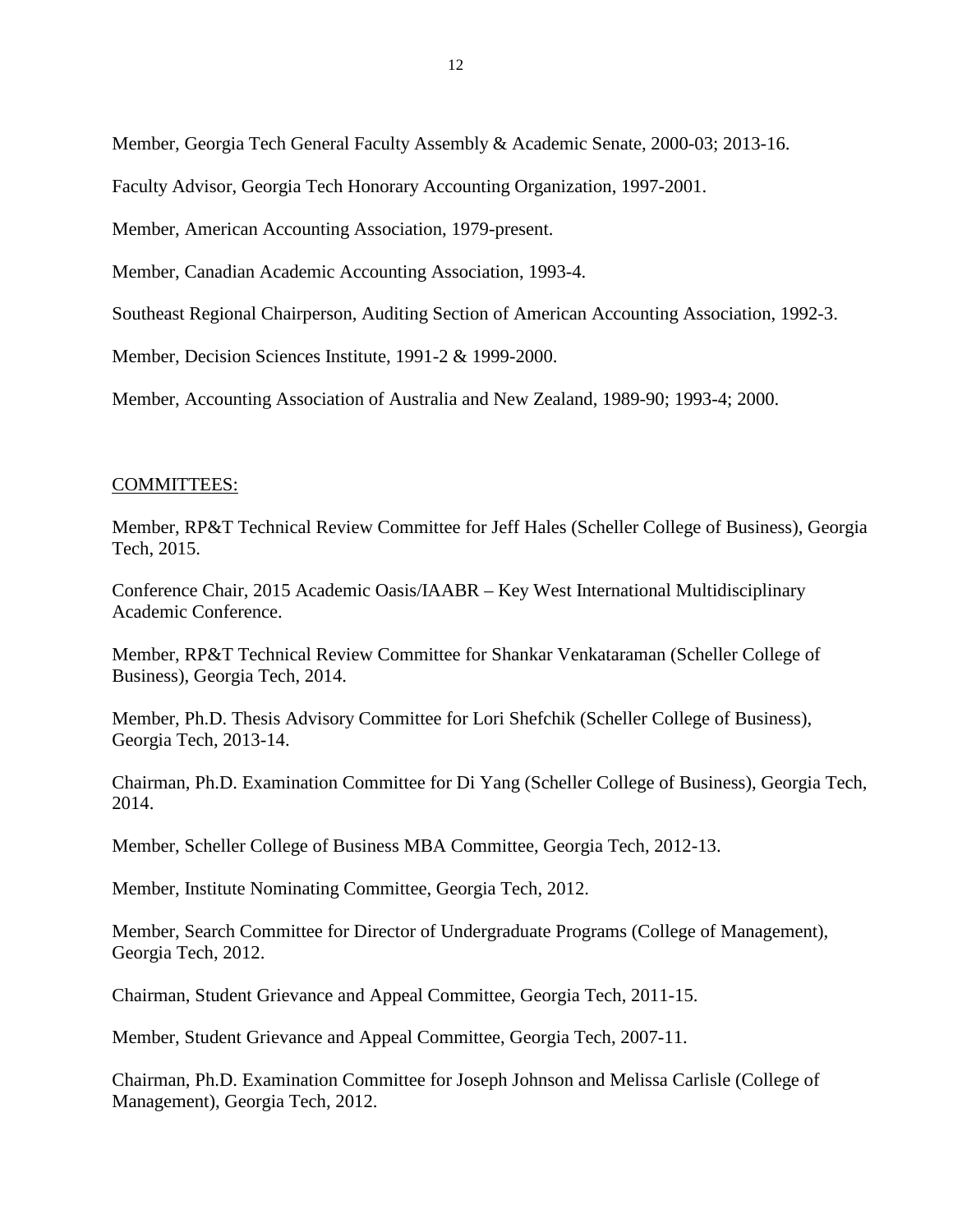Member, RP&T Technical Review Committee for Jeff Hales (College of Management), Georgia Tech, 2010.

Member, RP&T Technical Review Committee for Jason Kuang (College of Management), Georgia Tech, 2010.

Member, RP&T Task Force (College of Management), Georgia Tech, 2010.

Chairman, Ph.D. Examination Committee for Sarah Liu and Helen Xu (College of Management), Georgia Tech, 2010.

Member, Ph.D. Thesis Advisory Committee for Ong-Ard Singtokul (College of Management), Georgia Tech, 2009-10.

Chairman, Ph.D. Examination Committee for Ong-Ard Singtokul (College of Management), Georgia Tech, 2008.

Member, Search Committee for Senior Vice President of Research and Innovation, Georgia Tech, 2007.

Member, Ph.D. Thesis Advisory Committee for Wei Yu (College of Management), Georgia Tech, 2007-8.

Chairman, Ph.D. Thesis Advisory Committee for Dan Li (College of Management), Georgia Tech, 2006-7.

Member, Ph.D. Thesis Advisory Committee for Beng-Wee Goh (College of Management), Georgia Tech, 2006-7.

Chairman, College of Management Undergraduate Committee, Georgia Tech, 1999-2000 and 2002- 3.

Member, College of Management Undergraduate Committee, Georgia Tech, 1990-3, 2000-02, and 2003-12.

Member, Institute Undergraduate Curriculum Committee, Georgia Tech, 1999-2003.

Member, College of Management AACSB Steering Committee, Georgia Tech, 1999-2001.

Member, Focused Research Program Review Panel, Georgia Tech, 2001.

Member, College of Management Faculty Advisory Committee, Georgia Tech, 1999-2000.

Member, Ph.D. Thesis Advisory Committee for Jan Emblemsvag (School of Mechanical Engineering), Georgia Tech, 1999.

Member, International Sports Business & Economics Committee, Georgia Tech, 1993-5.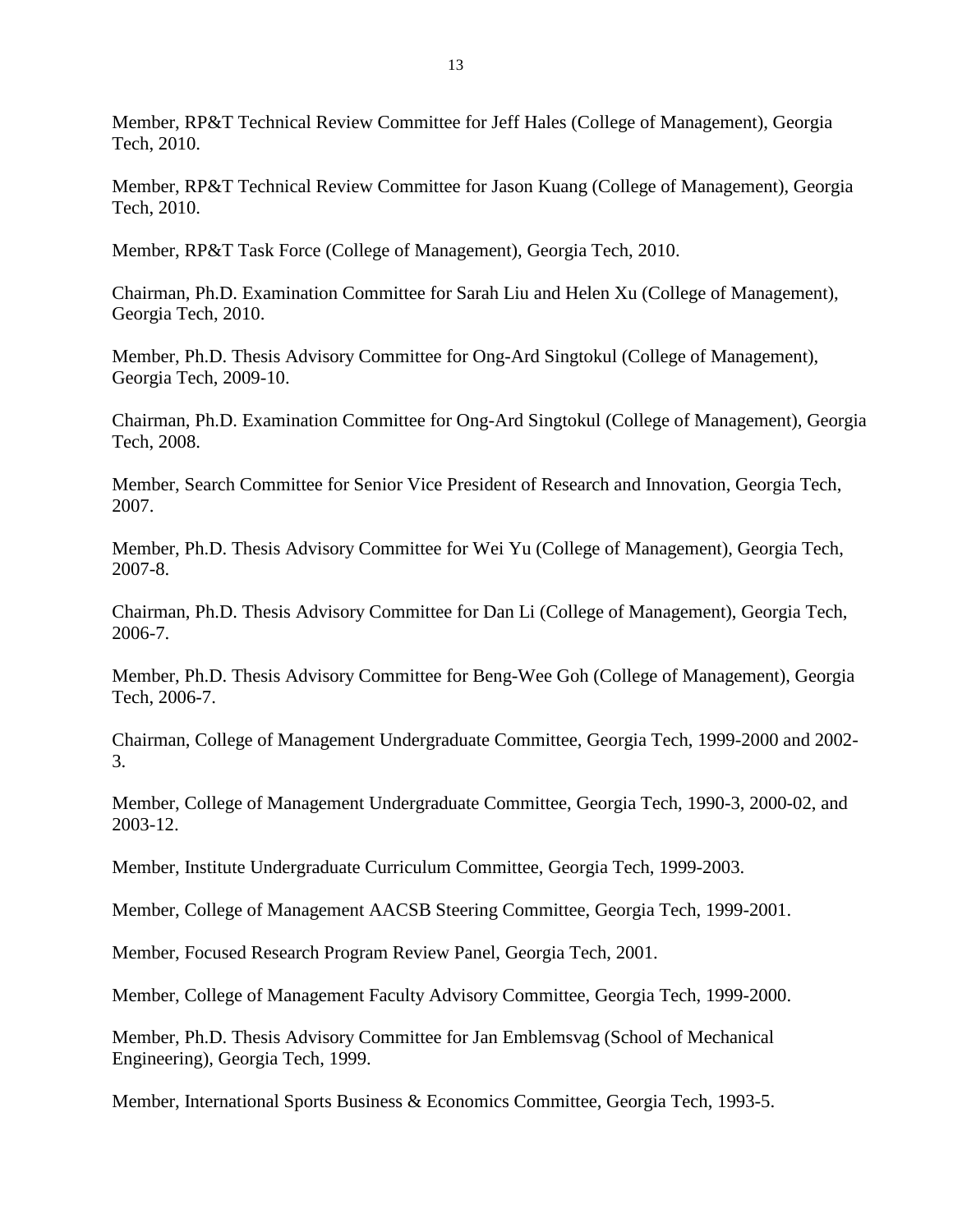Member, Ph.D. Thesis Advisory Committee for Stacey Nutt (School of Management), Georgia Tech, 1993-4.

Member, School of Management Ph.D. Program Committee, Georgia Tech, 1986-9 and 1991-3.

Chairman, Ph.D. Examination Committee for Stacey Nutt and Hyun-Dol Choi (School of Management), Georgia Tech, 1993.

Chairman, Ph.D. Thesis Advisory Committee for H. Hwang (School of Management), Georgia Tech, 1990-2.

Member, School of Management Dean's Advisory Committee, Georgia Tech, 1990-1.

Member, Student Academic & Financial Affairs Committee, Georgia Tech, 1988-9.

Member, Restructuring Committee on Management & Public Policy, Georgia Tech, 1988.

Member, Subcommittee on Education and Technology, American Accounting Association, 1987-8.

Ad Hoc Member, Indirect Cost Review Committee , Georgia Tech, 1987.

Chairman, Ph.D. Examination Committee for Al Chen (College of Management), Georgia Tech, 1987.

Chairman, Ph.D. Examination Committee for Ruth Ann McEwen (College of Management), Georgia Tech, 1985.

Recording Secretary, College of Management Research and Publications Committee, Georgia Tech, 1983-4.

Member, College of Management Honors Day Selection Committee, Georgia Tech, 1983, 2000, 2001, and 2003.

# CONSULTING AND OTHER ACTIVITIES:

Peer reviewer of expert witness report for JuriLytics, 2016.

Co-Chair, General Business Division of Jewish Federation of Greater Atlanta Annual Campaign, 2015-16.

Provided managerial accounting exam preparation questions/solutions for Learnerator Education, 2015.

Technical advisor for movie by Warner Brothers titled "The Accountant", 2015.

Examiner of Ph.D. thesis for Zhe Wang, Ph.D. Candidate at Australian National University, 2014.

Trustee, Atlanta Memorial Fund, 2007-present.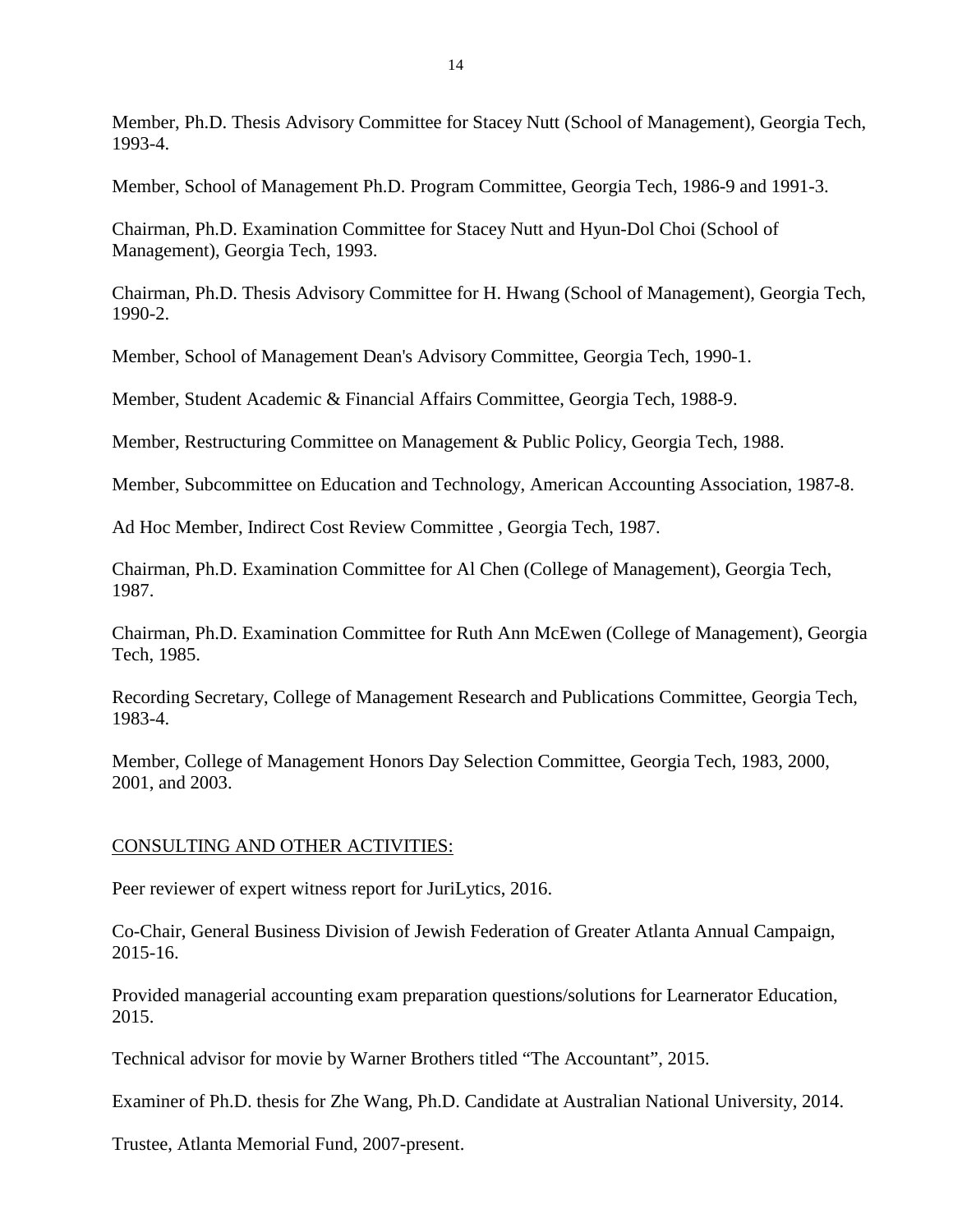Treasurer, Congregation Beth Jacob Legacy Fund, 2012-present.

Trustee, Yeshiva Atlanta High School, 2010-13; Treasurer, 2006-10; Vice President, 2005-6; Vice President-Fund Raising, 2003-5.

Gave a presentation on cost management to a Lane Company seminar conducted by the Building Construction Department at Georgia Tech, 2007.

Provided analysis of gasoline sales for insurance company, Broadspire, 2007.

Expert witness involving financial analysis of auto dealership for law firm of Berry, Shelnutt, Day & Hoffman, 2007.

Expert witness involving cost estimation for Coomer Law Office, 2007.

Executive education instructor in Finance and Accounting for Non-Financial Managers Program, 2005, 2007, and 2008.

Curriculum consultant for European School of Management-Tbilisi, 2004.

Executive education instructor in financial accounting for Management Development Program, 2004.

Executive education instructor in financial and managerial accounting for Essentials in Finance and Accounting Course, 2004.

Executive education instructor in managerial accounting for Mid-Management Program, 2003.

President, Congregation Beth Jacob, 2000-2; Vice President, 2011; Executive Vice President, 1992 & 1997-9; Vice President - Membership Services, 1996-7; Vice President - Fund Raising, 1994; Vice President - Revenues, 1993; Treasurer, 1986-7 & 1991; Financial Secretary, 1989-91.

Gave a presentation on activity-based costing to an International Finance Task Force of Noramco, Inc., 2001.

External reviewer for Department of Accounting at Louisiana State University, 2001

Provided time value of money calculations for law firm of Olim & Loeb in conjunction with divorce litigation, 1999.

Expert witness regarding auditor liability in embezzlement case for law firm of Sutton & Associates, 1997.

Member of group that developed activity-based costing model for Society of Thoracic Surgeons, 1997-8.

Contributor of six modules for Wiley CPA Examination Review Distance Learning Website, by John Wiley & Sons, 1997 and 1999.